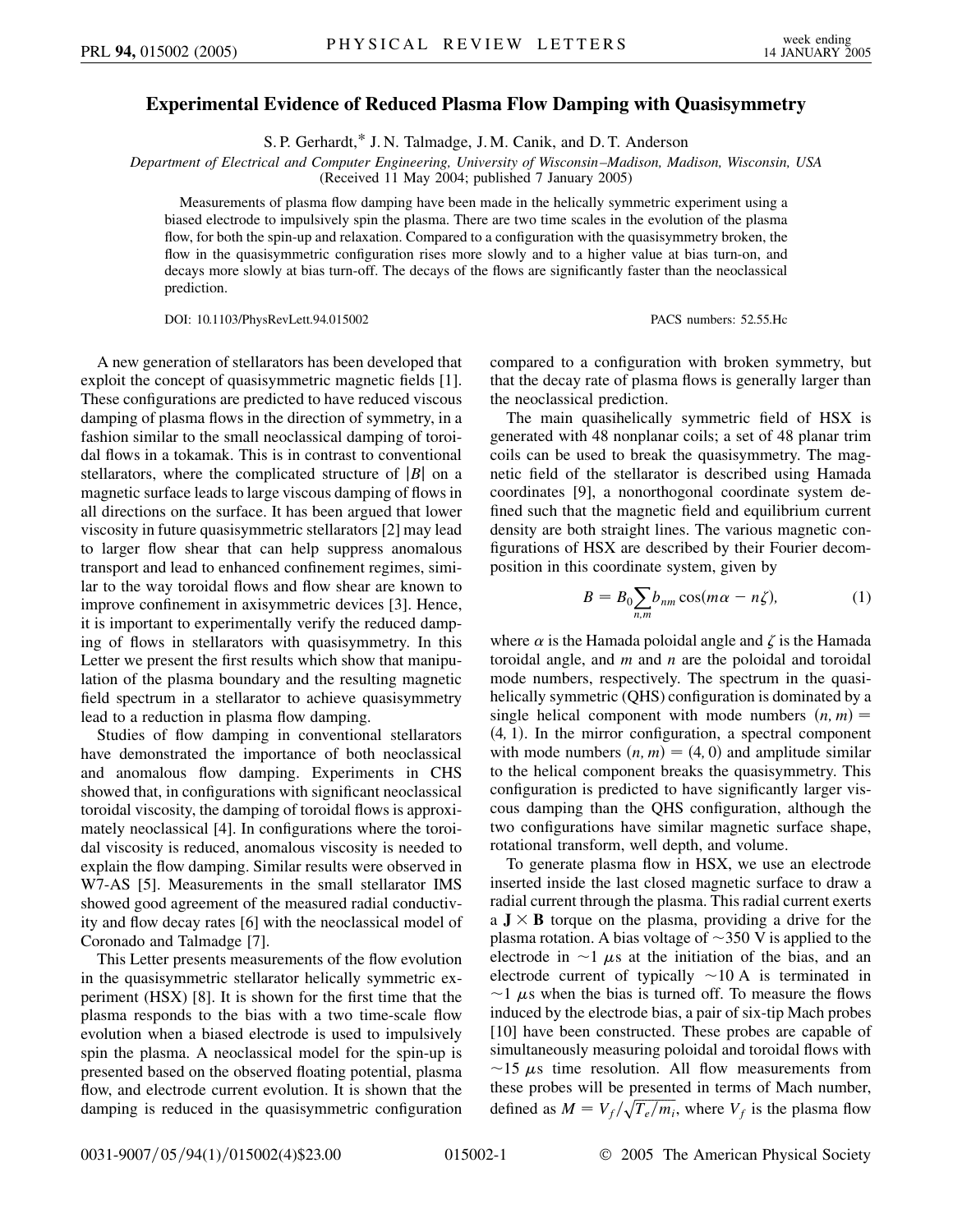speed,  $T_e$  is the electron temperature, and  $m_i$  is the ion mass. The probes have an additional seventh tip used to measure the floating potential.

All discharges discussed in this Letter are produced using 50 kW of 2nd harmonic electron cyclotron heating (ECH) at 28 GHz with a magnetic field  $B = 0.5$  T. The line average plasma density was  $\sim$  1  $\times$  10<sup>12</sup> cm<sup>-3</sup>. Doppler spectroscopic measurements of  $O^{+4}$  ions indicate an impurity temperature of  $\sim$ 20 eV in both the QHS and mirror configurations. This impurity ion temperature should be close to the majority proton temperature due to the tight collisional coupling. Ions at this temperature are in the plateau regime. Arrays of H-alpha detectors [11] are used to estimate the neutral hydrogen density.

The typical evolution of the electrode voltage and current, floating potential, and plasma flow is shown in Fig. 1. The biased electrode was inserted 3 cm inside the last closed magnetic surface to  $r/a \sim 0.65$ , while the Mach probe was situated at  $r/a \sim 0.85$ . The electrode voltage and the floating potential at the Mach probe rise at the same fast rate. There is a large spike in the electrode current before it settles to a steady value. The figure also shows the flow (in Mach number) broken into two components: the flow which is approximately parallel to the magnetic field and the flow which is perpendicular to the magnetic field but in the magnetic surface. The perpendicular component of the flow grows at a rate (inverse time constant) of greater than 100 kHz, which is faster than the probes can accurately measure. The parallel flow shows that there is a slower rate for a second component of the flow to grow, corresponding to  $\sim$ 2 kHz in this case. Note that both the slow and fast rates contribute to both the parallel and perpendicular flow evolution. The spin-down process is initiated by the open circuiting of the electrode current. The electrode voltage (which is simply a floating potential monitor once the current is broken) and floating potential at



FIG. 1. Evolution during and after the electrode pulse of (a) the electrode voltage and floating potential, (b) the electrode current, (c) the Mach number of the approximately parallel and perpendicular plasma flows, for the QHS configuration.

the Mach probe both decay at a rate of  $\sim$ 25 kHz. The perpendicular component of the flow decays on a similar time scale, leaving behind only parallel flow. This parallel flow relaxes to the state before the bias pulse at a rate of  $\sim$  5 kHz. Two rates are observed in the flow evolution for both the spin-up and spin-down phases.

A fit technique has been developed to extract the flow evolution rates from these data. It is assumed that the flow rises with a fast rate ( $r_F$ ) in a direction **f** and a slower rate  $(r<sub>s</sub>)$  in a direction **s**.

$$
\mathbf{U}(t) = C_f [1 - \exp(-r_f t)] \mathbf{f} + C_s [1 - \exp(-r_s t)] \mathbf{s}.
$$
 (2)

The rates  $(r_F$  and  $r_s$ ), directions (**f** and **s**), and flow magnitudes  $(C_f$  and  $C_s$ ) are used as free parameters when fitting (2) to the vector flow measurement. A second step is used to fit the decay with the substitution in (2):  $1 - \exp(-rt) \rightarrow \exp(-rt)$ .

These studies have been made in otherwise similar QHS and mirror discharges. The total flow speed evolution is shown for representative QHS and mirror discharges in Fig. 2. These two discharges have the same line averaged density and ECH power, the electrode and probes are at similar locations, and the electrode voltage was  $\sim$ 340 V in both cases. The two waveforms have a similar initial rise, after which the QHS waveform continues to climb even as the mirror waveform saturates at a lower level. The flow rises at a slower rate in the QHS configuration ( $r_s \approx$ 1.8 kHz) compared to the mirror case ( $r_s \approx 3.5$  kHz) and the maximum flow speed is larger for the QHS configuration. The current drawn by the electrode in steady state was 8 A in the QHS configuration, while the value for the mirror configuration was 10 A. Hence, the QHS configuration has approximately 3 times as much flow for the same  $J \times B$  torque.

HSX is not perfectly quasisymmetric; there are small symmetry breaking spectral components that lead to neoclassical viscous damping in the quasisymmetric configuration. Furthermore, the low-density plasma is essentially transparent to atomic hydrogen. Quantifying the effects of the neutrals and field ripples on the flow damping is the



FIG. 2. Comparison of the flow evolution in the QHS and mirror configurations. Flow speeds are in terms of the Mach number.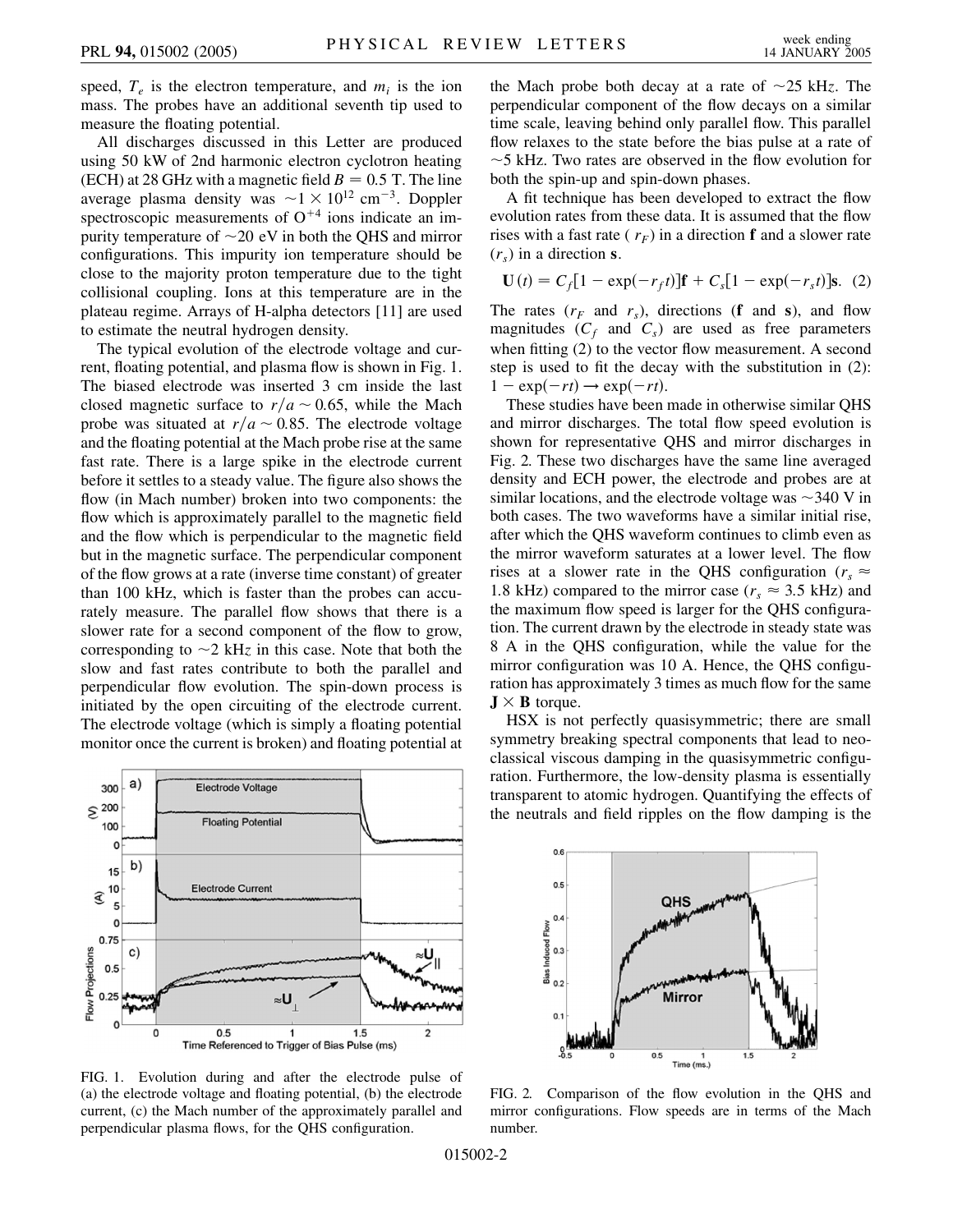goal of our neoclassical modeling. In the model used in this research, the poloidal and parallel momentum equations

$$
m_i N_i \frac{\partial}{\partial t} \langle \mathbf{B} \cdot \mathbf{U} \rangle = -\langle \mathbf{B} \cdot \nabla \cdot \Pi \rangle - m_i N_i v_{\text{in}} \langle \mathbf{B} \cdot \mathbf{U} \rangle, \quad (3)
$$

$$
m_i N_i \frac{\partial}{\partial t} \langle \mathbf{B}_P \cdot \mathbf{U} \rangle = -\frac{\sqrt{g} B^{\zeta} B^{\alpha}}{c} \langle \mathbf{J}_{\text{plasma}} \cdot \nabla \psi \rangle - \langle \mathbf{B}_P \cdot \nabla \cdot \Pi \rangle - m_i N_i v_{\text{in}} \langle \mathbf{B}_P \cdot \mathbf{U} \rangle
$$
 (4)

are solved on each flux surface independently. In these expressions,  $N_i$  is the ion density,  $U$  is the flow speed,  $v_{\text{in}}$  is the ion-neutral collision frequency,  $\mathbf{B}_P = B^{\alpha} \mathbf{e}_{\alpha}$  is the Hamada poloidal field,  $B^{\alpha}$  and  $B^{\zeta}$  are the contravariant poloidal and toroidal magnetic fields,  $\mathbf{e}_{\alpha}$  is the covariant poloidal basis vector,  $\psi$  is the toroidal flux,  $\sqrt{g}$  is the poloidal basis vector,  $\psi$  is the toroidal flux,  $\sqrt{g}$  is the -<br>0 -Jacobian, and  $c$  is the speed of light.  $J_{\text{plasma}}$  is the current flowing through the plasma across the magnetic surfaces, and is equal to the external (electrode) current in steady state. The ion temperature gradient is neglected in this model. The neoclassical viscosities in (3) and (4) can be written in the plateau regime [12] as  $\langle \mathbf{B} \cdot \nabla \cdot \Pi \rangle =$  $\mu_{\alpha}U^{\alpha} + \mu_{\zeta}U^{\zeta}$  and  $\langle \mathbf{B}_{P} \cdot \nabla \cdot \Pi \rangle = \mu_{\alpha}^{(P)}U^{\alpha} + \mu_{\zeta}^{(P)}U^{\zeta},$ where  $\mu_{\alpha} = \kappa (B^{\alpha} \alpha_P + B^{\zeta} \alpha_{\zeta}), \mu_{\zeta} = \kappa (B^{\alpha} \alpha_C + B^{\zeta} \alpha_T),$  $\mu_{\alpha}^{(P)} = \kappa B^{\alpha} \alpha_{P}$ , and  $\mu_{\zeta}^{(P)} = \kappa B^{\alpha} \alpha_{C}$ . These expressions in turn use  $\kappa = \pi^{1/2}PB_o/v_iB^{\zeta}$ ,  $\alpha_T = \sum n^2b_{n,m}^2/|n - mt|$ ,  $\alpha_p = \sum_{m} m^2 b_{n,m}^2 / |n - m_1|$ , and  $\alpha_c = -\sum_{m} n m b_{n,m}^2 / |n - n_2|$  $m\tau$ , where *P* is the pressure and  $v_t$  is the thermal velocity and the sums are over all spectral components except the  $(n, m) = (0, 0)$  component. Strictly speaking, these expressions for the viscosity are only valid for time scales longer than the ion-ion collision time [13] ( $\tau_{ii} \approx 100 \,\mu s$  in present HSX plasmas).

Based on the experimental observations, we have developed a new model to explain the spin-up process [14]. In keeping with the observations in Fig. 1, the modeled spinup is driven by a quick rise of the electric field. Radial force balance indicates that  $\mathbf{E} \times \mathbf{B}$  flows will grow at the rate that the electric field is applied, and incompressibility of the ion fluid leads to compensating Pfirsch-Schlueter like flows growing at the same rate. The parallel momentum balance shows that a second component of the flow grows in the parallel direction at a "hybrid" rate  $v_F$ determined by the damping rates in both the toroidal and poloidal directions:  $v_F = v v_\alpha + v_\zeta + v_{\rm in}$ , where  $v_\alpha =$  $\mu_{\alpha}B^{\zeta}/m_i n_i \langle B^2 \rangle$  is a poloidal damping frequency and  $v_{\zeta} =$  $\mu_{\zeta}B^{\zeta}/m_i n_i \langle B^2 \rangle$  is a toroidal damping frequency.

To model the decay of the plasma parameters, we follow the formulation of Coronado and Talmadge [7] in which the external current is turned off extremely quickly to initiate the spin-down. The modeling predicts that there will be two rates for the decay of the flows and electric field, given by

$$
\begin{aligned} \frac{\gamma_1}{\gamma_2} &= -v_{\text{in}} - \frac{v_1 - I_o v_{\text{in}}}{2\Omega} \pm \left[ \left( \frac{v_1 - I_o v_{\text{in}}}{2\Omega} \right)^2 \right. \\ &\left. + \frac{v_{\text{in}} I_o (t v_\alpha + v_\zeta) + v_\zeta^{(P)} v_\alpha - v_\alpha^{(P)} v_\zeta}{\Omega} \right]^{1/2}, \quad (5) \end{aligned}
$$

where  $I_o = (B^{\alpha} B^{\zeta}/2\pi)^2 \langle \nabla \rho \cdot \nabla \rho \rangle / (4\pi m_i N_i \langle \mathbf{B}_p \cdot \mathbf{B}_p \rangle)$ and  $\Omega = 1 + I_o - \langle \mathbf{B} \cdot \mathbf{B}_p \rangle^2 / (\langle \mathbf{B}_p \cdot \mathbf{B}_p \rangle \langle \mathbf{B} \cdot \mathbf{B} \rangle).$  The viscous frequencies are defined as  $v_{\alpha}^{(P)} = \mu_{\alpha}^{(P)} B^{\alpha} / m_i N_i \langle \mathbf{B}_p \cdot \mathbf{B}_q \rangle$  $\mathbf{B}_p$  and  $v_\zeta^{(P)} = \mu_\zeta^{(P)} B^\alpha / m_i N_i \langle \mathbf{B}_p \cdot \mathbf{B}_p \rangle$ , and the frequency  $v_1$  is given by

$$
v_1 = v_\alpha^{(P)} + (1 + I_o)(\mathbf{t}v_\alpha + v_\zeta) - \frac{\langle \mathbf{B} \cdot \mathbf{B}_P \rangle}{\langle \mathbf{B} \cdot \mathbf{B} \rangle} (v_\alpha^{(P)} + qv_\zeta^{(P)}) - \frac{\langle \mathbf{B} \cdot \mathbf{B}_P \rangle}{\langle \mathbf{B}_P \cdot \mathbf{B}_P \rangle} \mathbf{t}v_\alpha.
$$
 (6)

The slower rate corresponds to the damping of plasma flow in the direction of symmetry [14], and goes to zero in the limit of perfect quasisymmetry with no neutrals.

The three rates for the QHS and mirror configurations of HSX are shown in Fig. 3 as a function of minor radius, where the neutral hydrogen density has been set to zero in the calculation. The neoclassical slow rate illustrates the largest difference between the QHS and mirror configurations. For both the QHS and mirror configurations, the hybrid rate resides between the fast and slow rates.

The measured slow rise rates (*rs*) are shown for the QHS and mirror configurations as a function of minor radius in Fig. 4. The measurements in the QHS configuration show a slower increase in the plasma flow compared to the mirror configuration, as expected for a configuration with reduced viscous damping. The calculated rates  $v_F$  are illustrated in the figure as well, and show good agreement with the data. The uncertainty in the calculated quantities is based on Monte Carlo propagation of the uncertainties in the measured plasma density, ion temperature, and neutral density. A measured neutral hydrogen density of  $\sim$  1  $\times$  10<sup>10</sup> cm<sup>-3</sup> was used in the calculation, leading to  $v_{\text{in}} \approx 0.25 \text{ kHz}$ .



FIG. 3. Comparison of the calculated neoclassical damping rates for the QHS and mirror configurations.